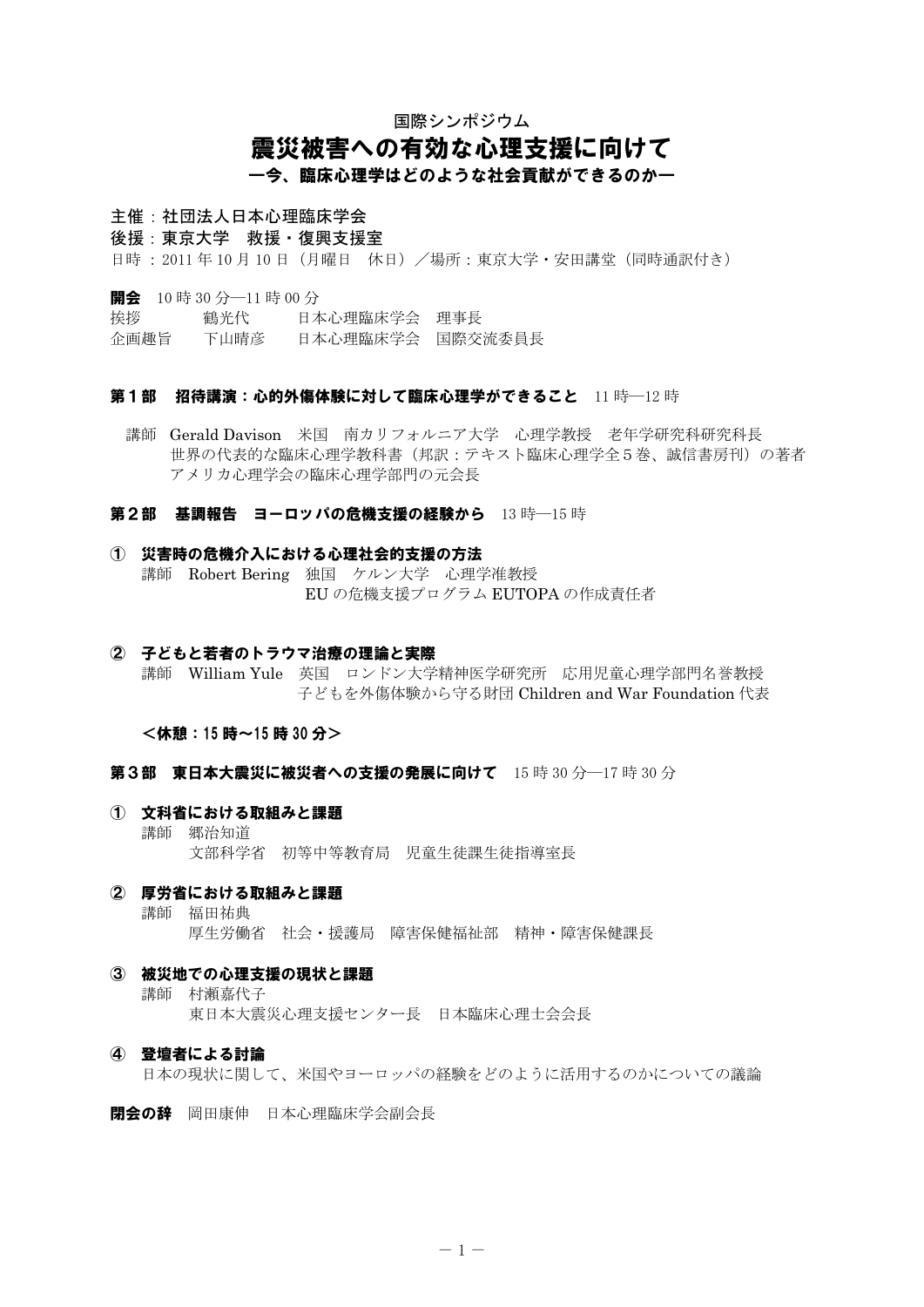# **Post-Traumatic Stress and the Role of Clinical Psychology**

## **Gerald C. Davison**(南カリフォルニア大学 心理学教授、老年学研究科長)

Posttraumatic Stress Disorder is a diagnosis applied to an extreme response to a severe stressor. This pattern of reactions includes increased anxiety, avoidance of stimuli associated with the trauma, and increased arousal or, paradoxically, a general numbing of emotional responses. Like other disorders in the Diagnostic and Statistical Manual of Mental Disorders (the DSM), PTSD is defined by a cluster of symptoms, but unlike other disorders, a defining criterion for diagnosis is a specific causative factor, namely exposure to a specific type of situation—a traumatic event. The person must have experienced or witnessed an event that involved actual or threatened death, serious injury, or a threat to the physical integrity of the self or others. The trauma must have created intense fear, horror, or a sense of helplessness. In this paper we examine the diagnosis critically, including various theoretical, philosophical, and cultural aspects. Resilience and existential meaning-making are also discussed as factors that may be important both in how well people psychologically survive a traumatic event and in how those who are disabled can be restored to better functioning. Finally a number of psychological interventions are described and critiqued, all of which share the characteristic implied in the old Chinese proverb, "Go straight to the heart of danger for there you will find safety." Also included in effective interventions is social support from one's community and family. The need for ongoing research and evaluation is emphasized as a particular role that clinical psychologists can play.

## <略歴>

**Gerald C. Davison** (B.A., magna cum laude, Phi Beta Kappa, Harvard, 1961; Fulbright Scholar, University of Freiburg, West Germany, 1961-1962; Ph.D., Stanford, 1965) is William and Sylvia Kugel Dean's Chair, Professor of Gerontology and Psychology, Dean of the USC Davis School of Gerontology and Executive Director of the Andrus Gerontology Center, University of Southern California. Previously he was Professor and Chair of the Department of Psychology at USC (1984-1990 and 2001-2006), where he was also Director of Clinical Training (1979-1984). From 1994 to 1996 he served as Interim Dean of the USC Annenberg School for Communication and from 2005 to 2006 was Interim Dean of the USC School of Architecture. Previously he was on the psychology faculty at the State University of New York at Stony Brook (1966 to 1979). In 1969-70 he was visiting associate professor at Stanford University and in 1975-76, a National Institute of Mental Health Special Fellow at Harvard. Dr. Davison is a Fellow of the American Psychological Association and has served on the Executive Committee of the Division of Clinical Psychology, on the Board of Scientific Affairs, on the Committee on Scientific Awards, and on the Council of Representatives. He is also a member of the Gerontological Society of America, Charter Fellow of the American Psychological Society, a past president of the Association of Behavioral and Cognitive Therapies, and past Publications Coordinator of that organization. He is also a Distinguished Founding Fellow of the Academy of Cognitive Therapy. He served two terms on the National Academy of Sciences/National Research Council Committee on Techniques for the Enhancement of Human Performance and on APA's Continuing Professional Education Committee. From 2004 to 2007 he served on the Executive Board of the Council of Graduate Departments of Psychology, and in that capacity was COGDOP's liaison to APA's Board of Educational Affairs and, in 2006, Chairman of the Board. During 2006 he served as President of the Society of Clinical Psychology (Division 12 of the American Psychological Association). In November 2008 he was appointed, and in August 2009, 2010, and 2011 was reappointed a member of the World Economic Forum's Global Council on the Aging Society. In 1988 Davison received an outstanding achievement award from APA's Board of Social and Ethical Responsibility; in 1989 was the recipient of the Albert S. Raubenheimer Distinguished Faculty Award from USC's College of Letters, Arts and Sciences; in 1993 won the USC Associates Award for Excellence in Teaching, a university-wide prize; in 1995 received the Distinguished Psychologist Award from the Los Angeles County Psychological Association; in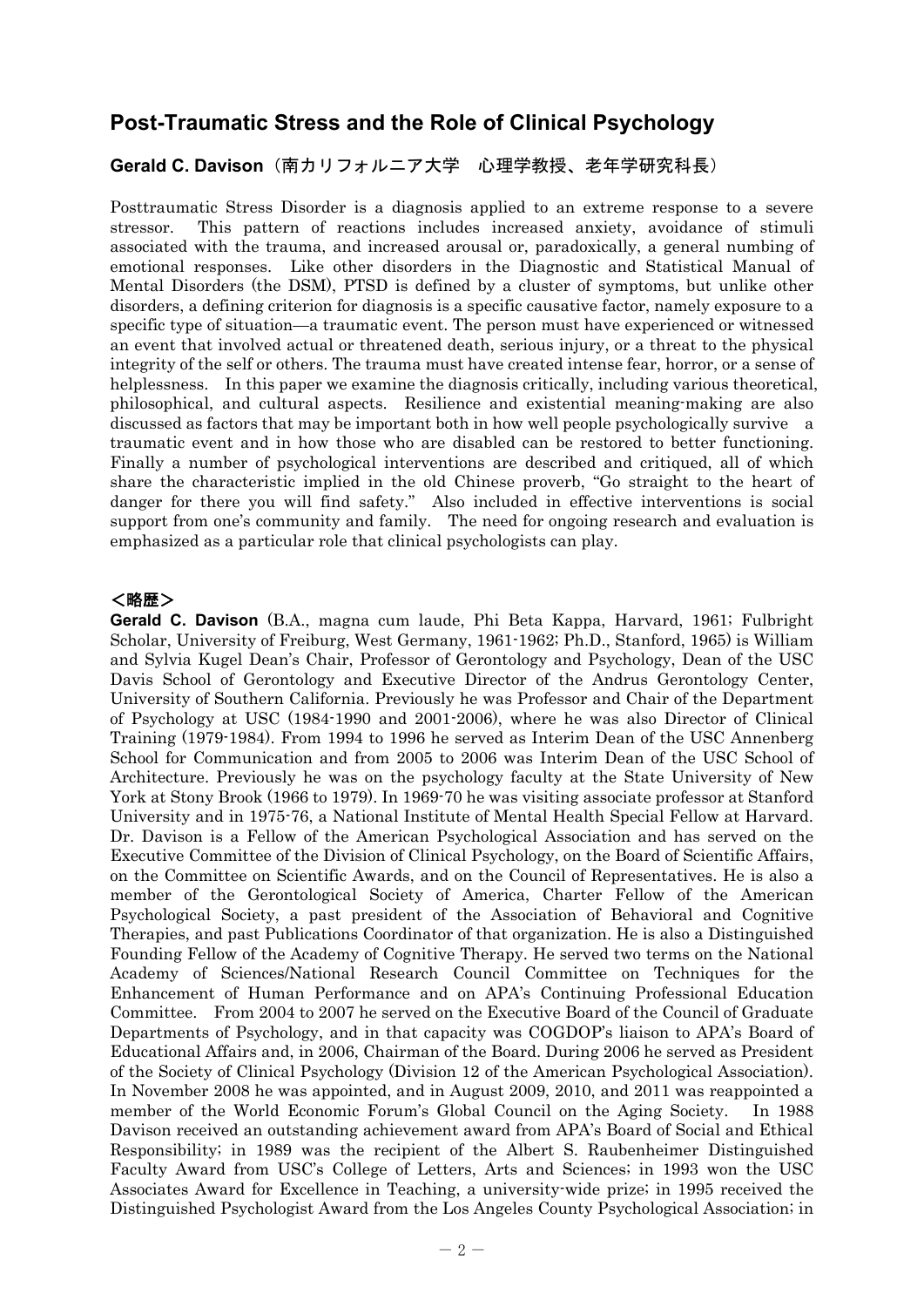1997 was given the Outstanding Educator Award of the Association of Behavioral and Cognitive Therapies; in 2003 received the Lifetime Achievement Award from ABCT; and in 2005 was the recipient of the USC Mellon Award for Excellence in Mentoring. At USC he was a Faculty Fellow in the Center for Excellence in Teaching from 2001 to 2003. Among his more than 150 publications, his book *Clinical Behavior Therapy*, co-authored in 1976 with Marvin Goldfried and reissued in expanded form in 1994, is one of his two publications that have been recognized as Citation Classics by the Social Sciences Citation Index; it appears in German and Spanish translation. His textbook *Abnormal Psychology*, co-authored with Ann Kring, John Neale and Sheri Johnson, is in its eleventh edition and is a widely used abnormal text in North America and around the world. It is translated into German, Spanish, Italian, Japanese, and Korean, with translations into Orthodox Chinese and Portuguese in preparation. Other books are Case Studies in Abnormal Psychology, Seventh Edition (2007) with Oltmanns, Neale, and Martin; and *Exploring Abnormal Psychology* (1996) with Neale and Haaga. Davison is on the editorial board of several professional journals, including Behavior Therapy, Cognitive Therapy and Research, Journal of Cognitive Psychotherapy, Journal of Psychotherapy Integration, Journal of Clinical Psychology, In Session: Psychotherapy in Practice, and Clinical Psychology: Science and Practice. His publications emphasize experimental and philosophical analyses of psychopathology, assessment, and therapeutic change. His current research program focuses on the relationships between cognition and a variety of behavioral and emotional problems via his articulated thoughts in simulated situations paradigm.

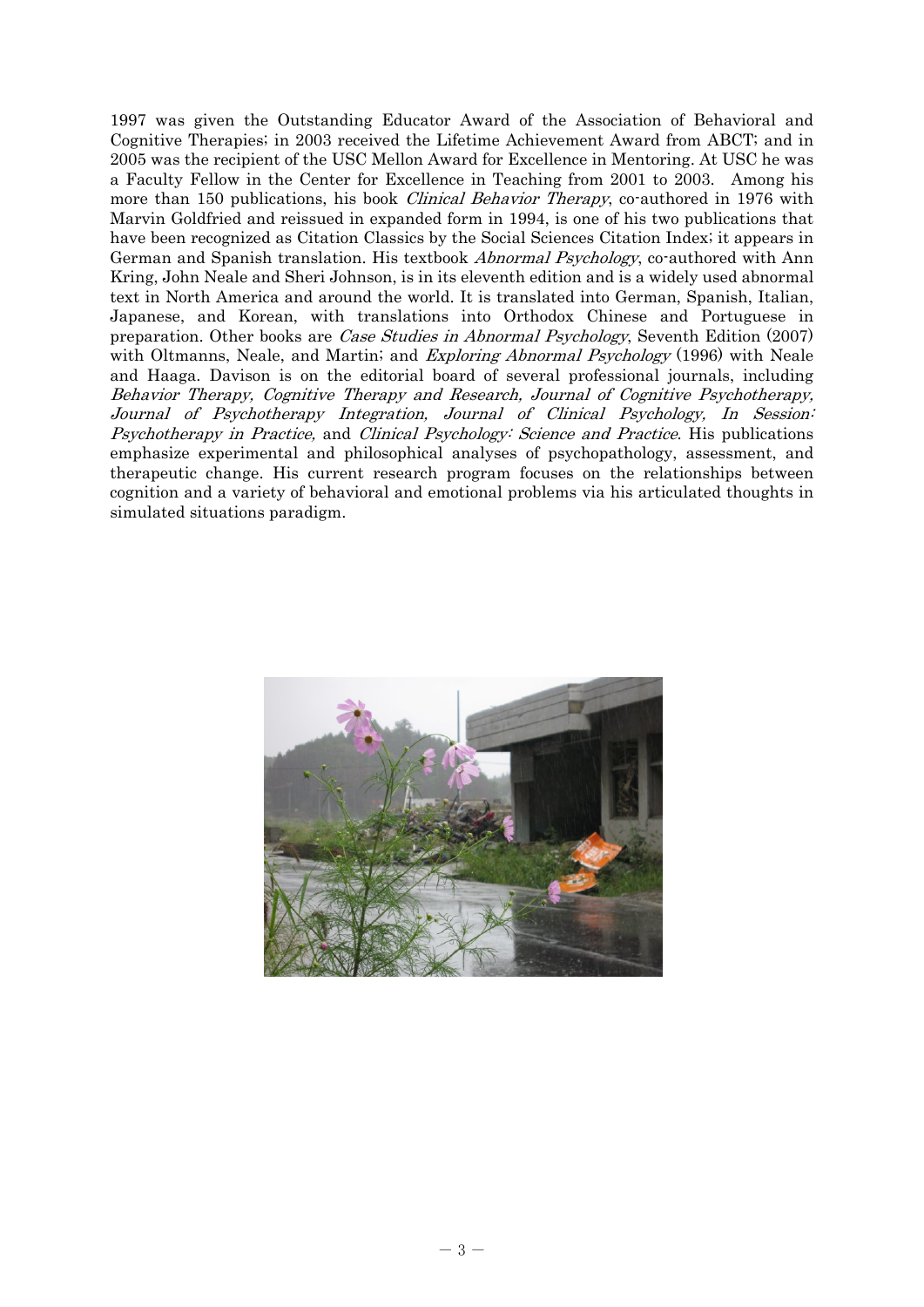# **Psychosocial Care of Disaster Management**

## ―Initiatives of the European Commission for psychosocial aftercare programs in the aftermath of disaster ―

## **Robert Bering**(ケルン大学 心理学准教授)

Following disasters psychological after-effects such as Post Traumatic Stress related disorders are to be expected among a subgroup of survivors, their relatives, and among first aid uniformed services personnel. For these reasons the European Commission (EC) initialized the pan-european coordination of crisis intervention programs for psychosocial aftercare. The lecture has the following objectives: To begin with former and current projects supported by the EC are going to be summarized. Special attention is given to European Guideline for Targetgroup oriented psychosocial aftercare (EUTOPA, 2007-2011), which has been supported by 23 European countries. Second, different examples of Multidisciplinary Guidelines (MG) on early psychosocial interventions will be presented. Third, a summary on the Target Group Intervention Program (TGIP) is given, which serves as a standardized frame for psychosocial interventions in the EUTOPA project.

TGIP is adapted to civil trauma, war zone related trauma, and recently to disasters. TGIP consists of different measures such as first psychological help, psychoinformation, self guidance, predictive screening, diagnostics, monitoring and psychotherapy. Necessary modifications of TGIP will be discussed in the case of CBRN incidents.

It is concluded that international standardisation of crisis intervention programs such as TGIP have to be developed. However, these programs have to be flexible to meet the needs of those who are affected. Based on these conclusions crisis interventions programs can be conducted that are helpful after disasters like tsunami or CBRN incidents.

## <略歴>

### **Robert Bering, MD, Ph, D,**

Dr. Bering is the physician-in-chief of the Centre of Psychotraumatology (CoP) and head of the Alexianer-Institute for Psychotraumatology (Berlin/ Krefeld) that serves as a knowledge, education and research center. The CoP is a subdivided department that offers inpatient treatment, rehabilitation and a network of outpatient clinics in North Rhine Westphalia. Dr. Bering studied medicine and psychology and graduated in both fields. In 1995 he defended his thesis in molecular neuropathology and in 2000 he completed his clinical education as a psychiatrist and psychotherapist. On behalf of the German Ministry of Defense he was promoted as a senior project manager on prevention and treatment of military zone related stress disorders. In 2005 he habilitated on his work on psychotraumatology and became a fellow of the University of Cologne. Together with international partners he participates in different EU projects like PLOT, EUTOPA, TENTS-TP, and EUTOPA-IP. Recently he became partner of the EU-project ›PSS and CBRN‹ that deals with psycho-social effects of disasters such as nuclear power plant hazard incidents. As an associate professor he teaches clinical psychology, psychotherapy and biological psychology at the University of Cologne and at the Heinrich-Heine-University in Düsseldorf.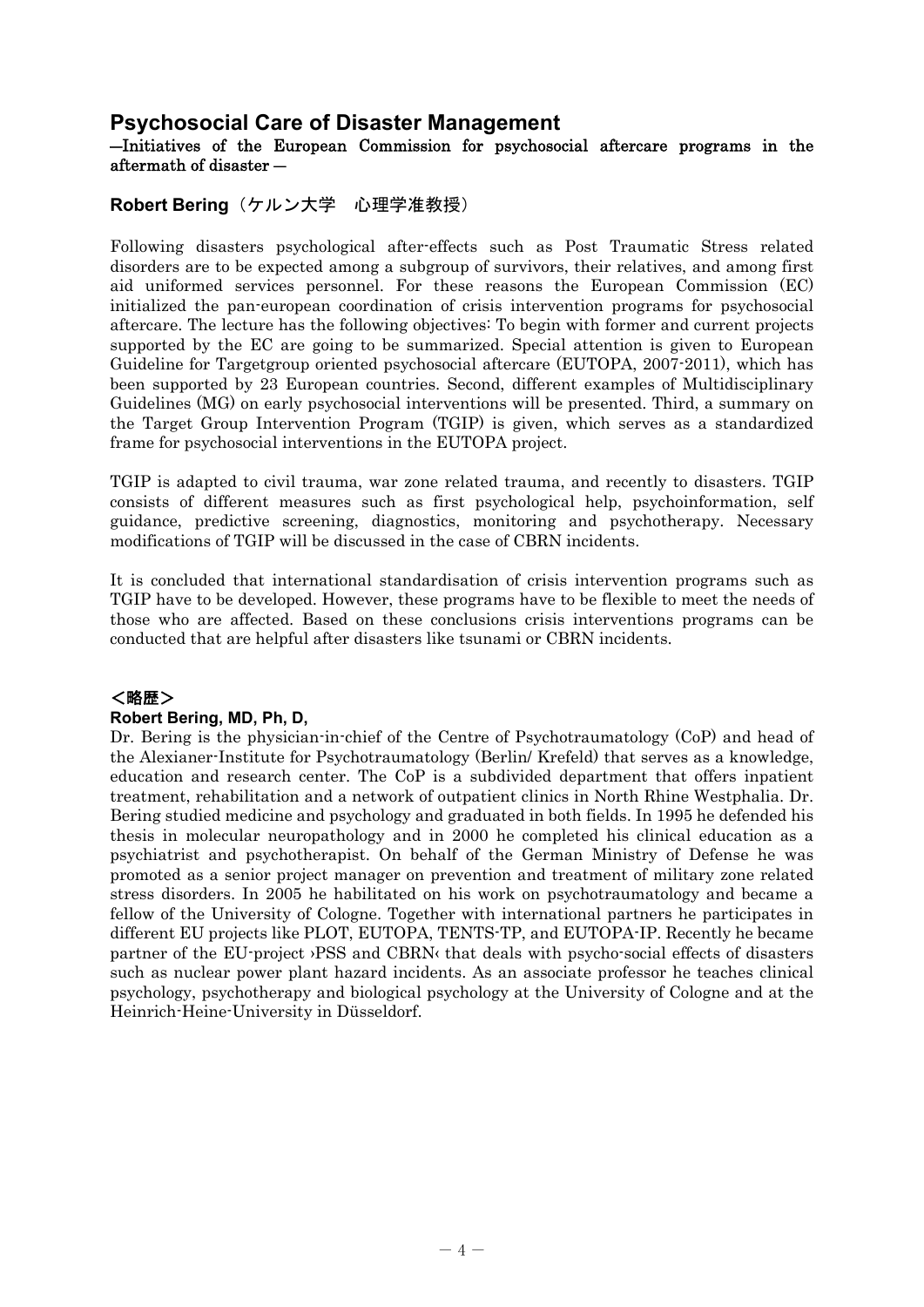# **Psychological Interventions for Traumatized Children and Young People**

## **William Yule**(ロンドン大学 応用児童心理学部門名誉教授)

Post Traumatic Stress Disorder was initially recognised as a distinct syndrome in adults in 1980 and then recognised in children 7 years later. The APA and WHO diagnoses are still too adult-o-centric, and the investment in research in diagnosis and treatment lags far behind the work with adults. This paper presents an overview of the natural history of PTSD in children and argues that while the *point prevalence* is probably less than 1%, the *incidence* can be well over 50% in particularly stressful events. Most knowledge comes from studies of children following single, one-off incidents and less is known about the effects of repeated traumatic events and ongoing stress such as during war or exposure to radiation.

Despite this, there is now good evidence for the effectiveness of trauma focused cognitive behaviour therapy (TF-CBT), Eye Movement Desensitization and Re-processing (EMDR), and Narrative Exposure Therapy (Kid-NET). There is no evidence for the effectiveness of more general counselling or of pharmacotherapy.

However, these are all sophisticated therapies that require a high level of training of the therapists and are delivered individually and so are relatively expensive. Following large scale trauma such as wars, floods and earthquakes, there is a need for simpler group-based techniques. Three manualised group interventions developed by the Children and War Foundation will be presented with evidence for their efficacy.

# <略歴>

## **William Yule, Ph, D,**

After a first degree in psychology at the University of Aberdeen, William Yule trained as a clinical psychologist at the Institute of Psychiatry and Maudsley Hospital in London where he became Professor of Applied Child Psychology. He received his doctoral degree for his studies of specific reading retardation.

He has researched into training parents of autistic children to use behavioural techniques; training teachers to use behavioural techniques in mainstream classrooms; the effects of lead on children's development. He is a founder member of the Society for the Study of Behavioural Phenotypes, a society devoted to the better understanding of the genotype/phenotype link in certain mentally handicapping disorders.

Following the capsize of the Herald of Free Enterprise in 1987 he showed that PTSD is both a commoner and more chronic reaction in children and adolescents than had hitherto been suspected. He was an advisor to UNICEF on its psychosocial programme for war affected children in former Yugoslavia in 1993. Until recently he was Chair of the Foundation for Children and War, Bergen, Norway (www.childrenandwar.org).

He was awarded the Lifetime Achievement Award of the ISTSS in 2005 for his studies un child traumatic stress. The Bill Yule Adolescent Unit at the Bethlem Royal Hospital was named in his honour in July 2005. He was awarded a Leverhulme Emeritus Fellowship to study the effects of the Tsunami on children, and more generally the mental health needs following complex emergencies. He was elected an Honorary Fellow of the British Psychological Society in March 2006. He was awarded the Aristotle prize of the European Federation of Psychology Associations in 2007. He was awarded an Honorary Doctorate of Laws by Roehampton University in 2011 for his international work with children.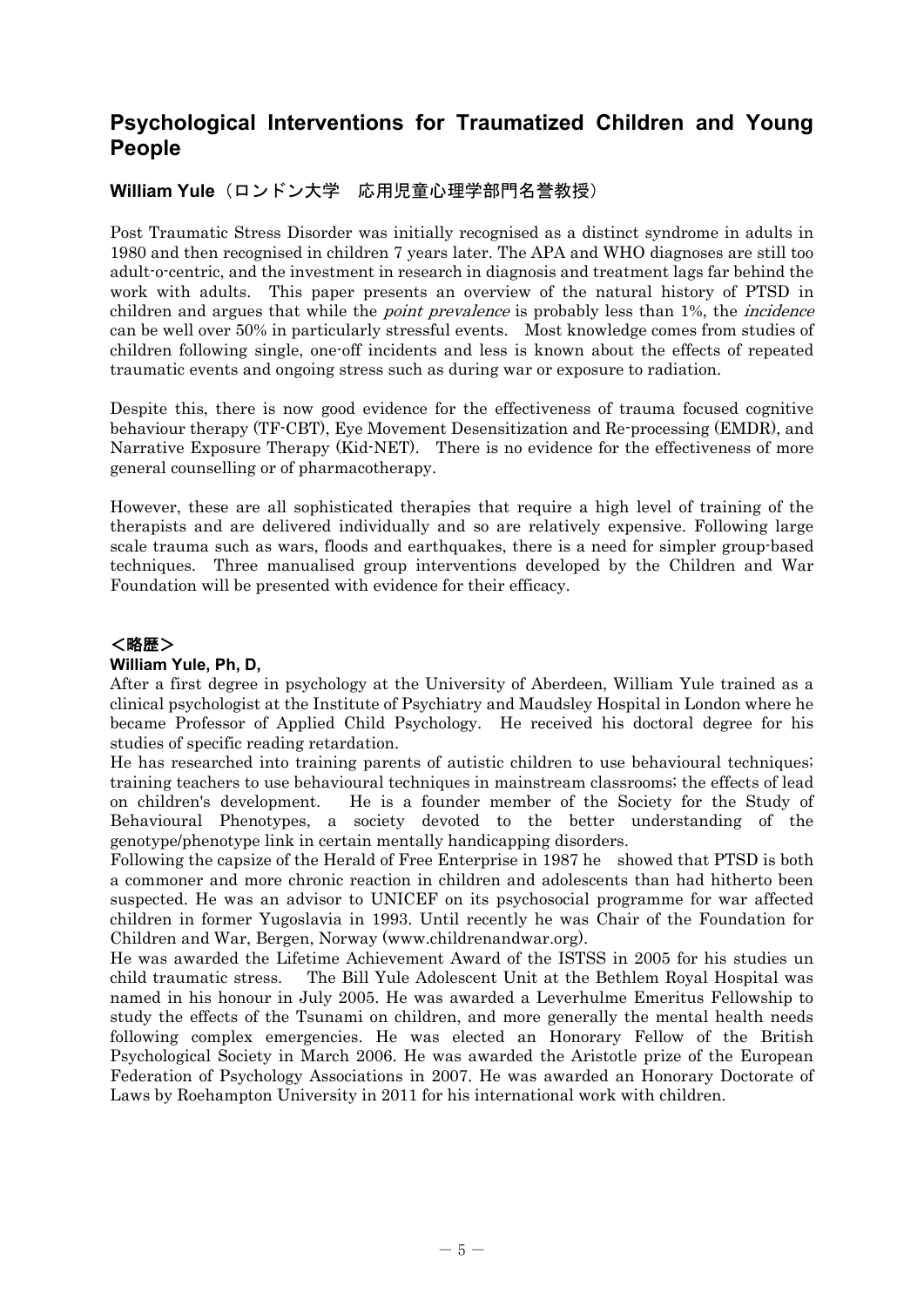## 文部科学省における取組みと課題

### 郷治知道(文部科学省初等中等教育局児童生徒課生徒指導室長)

 文部科学省は、東日本大震災に被災した子どもの心のケアに関して、関係の団体と連携して、 スクールカウンセラー(SC)等の専門家を学校に派遣する被災地の県・政令指定都市等に対する 財政的支援、被災地の県に他の都道府県から実際に応援派遣されるSCに係る調整、被災地の県の 教職員定数の加配などの取組を行ってきた。

 元々、文部科学省のスクールカウンセラー等活用事業は、平成7年度から開始した。いじめ、 不登校の増加等に対応し、教育相談の体制を強化するため、学校に臨床心理士等を配置する都道 府県等に対する財政的支援を行うものである。平成22年度、全国の配置人数約6千人の約8割 を臨床心理士が占める。ただし、被災地の特に沿岸部においては、震災前から心理の専門家の不 足が課題となっていた。

 震災発生後、文部科学省では、被災した子どもに対する心のケアの充実を図るため、必要な専 門家の派遣について被災地の県等から要望を募るとともに、専門家の確保について、各県等で地 元の臨床心理士会に協力を求めていることなどを踏まえ、日本臨床心理士会に対して全国的な協 力に関する検討を要請した。同会、各都道府県の臨床心理士会や教育委員会等の協力により、こ れまでに岩手、宮城、福島の3県の合計で延べ7百人を超えるSCが被災地の学校に派遣され、子 どもの心のケア、教員、保護者等に対する助言・援助を行ってきた。派遣されたSCが教員に対す るコンサルテーションや心のサポートを進め、ストレス反応やリラクセーションに関する理解を 促進したことなどが概ね学校等に評価されており、3県のいずれもが、今後も引き続き県の内外 からSCの派遣を計画している。

 これらの被災地に係るSC派遣は、本年度第一次補正予算に盛り込まれた「緊急スクールカウン セラー等派遣事業」により国が被災地の県等に委託している。なお、本事業により、他の都道府 県における避難した子どもに対する心のケアや、スクールソーシャルワーカー、教員OB等の派遣 もで行っている。今後も柔軟に被災地等のニーズに対応していきたいと考えている。

 今後の課題については、①中長期的な支援の継続(ただし、まずは、この冬を乗り越えること)、 ②SCと学校との連携強化、③各SCの専門的技術の向上と、その柔軟な活用、④医療機関との連 携強化、⑤多様なケアの主体との連携、などが考えられる。当日、より具体的に触れたいと考え ている。

### <略歴>

### 郷治知道

文部科学省初等中等教育局児童生徒課生徒指導室長

平成3年に警察庁に入庁。主に交通局、刑事局などで勤務し、平成19年に大阪府警察本部の警 務部警務課長(人事課長に相当)、平成21年に警察庁交通局交通指導課の交通事故事件捜査指 導室長などを経て、平成22年7月から現職。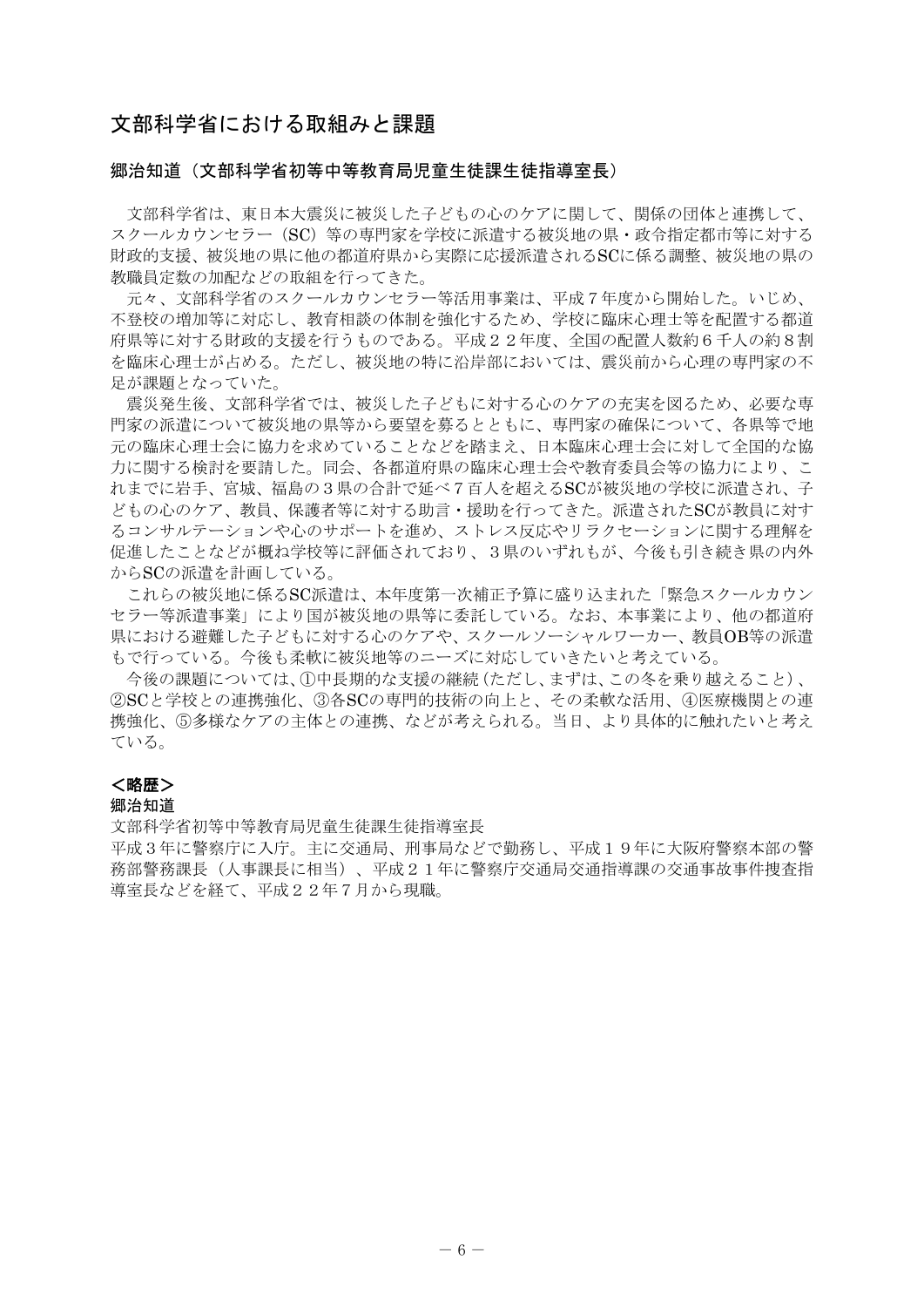### 厚生労働省における取組みと課題

―被災者支援の現状・課題・展望(心のケアを中心に)―

#### 福田祐典(厚生労働省 精神・障害保健課長)

 被災地、被災者への支援については、政府をはじめ、厚生労働省でも災害対策本部を設置し、 保健医療体制の確保はもちろんのこと、生活支援を含む様々な対応を行ってきた。

 震災から半年が経過した現在も、厚生労働省では、様々なレベルで復旧・復興に向けた支援を 行っているところであるが、本シンポジウムにおいては、地震発生からこれまでの、主に精神保 健活動に関する精神・障害保健課の対応について、その経緯及び今後の対策の方向性について報 告したいと考えている。

1.発災~3月末

(1)情報提供及び被災状況の確認(2)心のケアチームの派遣の斡旋

(3)患者搬送と受入調整

 $2.4~\sim~6~\text{H}$ 

(1)地元の精神科医療機関の診療再開と心のケアチームの活動状況(2)精神保健従事者向け PTSD 対応力向上研修の実施 (3) 第一次補正予算

 $3.7~\sim~9~\text{H}$ 

(1) 心のケアチームの活動状況 (2) 地元の精神科医療機関

(参考)厚生労働省が斡旋した心のケアチームは、9月16日までで延べ57チーム、3143 名にのぼっている。

4.今後の対策の方向性

 被災地では、PTSD の症状の長期化、生活への不安等も重なり、うつ病や不安障害が増大する と考えられることから、中長期的な対応が必要となる。このため、地域精神保健医療を担う人材 の確保等の対応が必要かつ重要と考えられる。

(1)地域精神保健活動の継続的な実施

 自宅及び仮設住宅への訪問、相談窓口等の地域精神保健活動を継続的に実施できるよう、人 材確保等の支援を行うことで、従来の精神保健事業を推進しつつ、心のケアの必要な被災者に 対する保健所等を中心とした相談対応等の体制を充実する。

(2)地域精神医療機能回復・充実

 被災した精神障害者、医療的支援が必要な被災者に対して、医療機関を拠点とした仮設住宅 等へアウトリーチ(訪問支援)等が行えるよう、看護師等の人材確保支援を行うことで、震災 により休止等した病院の機能を補完し、地域精神科医療の充実を図る。

(3) 心のケアの支援拠点の整備

 心のケアを支援するため、被災県における心のケアセンター(仮称)の設置を支援するとと もに、今後も災害に備える必要があることから、短期間及び中長期的な PTSD 症状や治療内容 等の把握・分析を行うための全国的な拠点(災害時心のケア研究・支援センター(仮称))を 設置する。

 以上のような活動に必要となる経費を、第三次補正予算案に盛り込み要求しているところであ る。なお本稿は、個人の責任でまとめており、必ずしも厚生労働省の見解とは限らないことにご 留意いただきたい。

(お礼)御支援いただいている多くの皆さま、また関係団体に、改めて感謝申し上げます。

### <略歴>

### 福田祐典

#### 医師、公衆衛生学修士、医学博士

厚生労働省においては、国立病院課、大臣官房政策課、高齢者介護対策本部、研究開発振興課、 医薬安全局安全対策課、保険局医療課企画官等において社会保障、特に医療・介護分野を歴任。 他省庁では、防衛庁(阪神淡路大震災、地下鉄サリン事件、PKO 派遣等)、法務省(矯正局矯正 医療管理官等)を歴任。国際関係では、米国公衆衛生大学院留学、WHO(世界保健機関本部事務 局:ジュネーブ)、厚生労働省国際協力室長を歴任。自治体行政では、山梨県厚生部健康増進課 長、宮崎県福祉保健部長等を歴任。